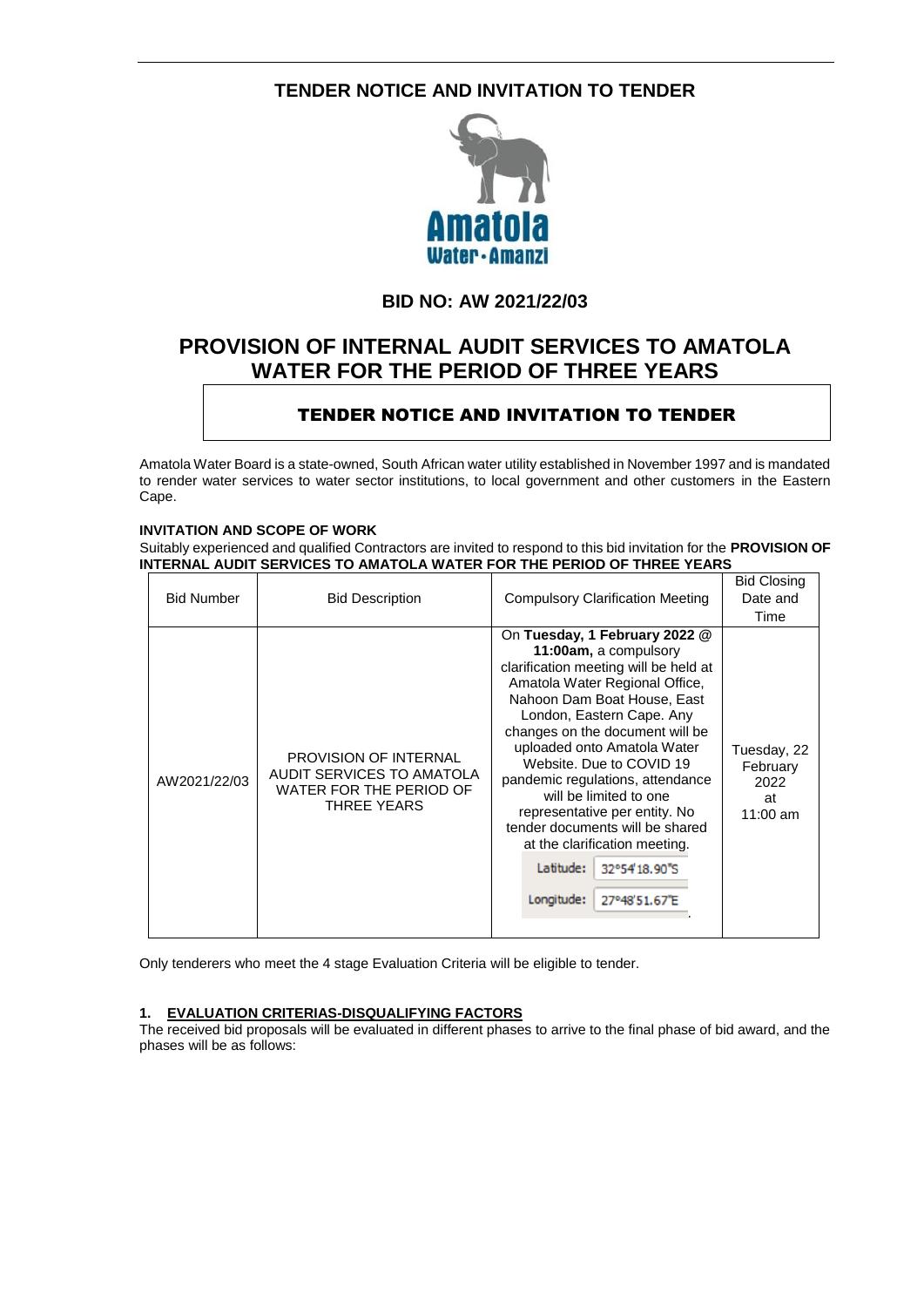## **STAGE 1 – PRE-QUALIFICATION**

Your bid proposal will be deemed as non-responsive if the below table is not completed

| <b>Condition</b>                                                                                                                                                                                                                                 | <b>POE</b>                                                        | Comply(Y/N) |
|--------------------------------------------------------------------------------------------------------------------------------------------------------------------------------------------------------------------------------------------------|-------------------------------------------------------------------|-------------|
| Proof of registration with a<br>professional body like Institute of<br>Internal Auditors South Africa (IIA<br>SA), Information Systems Audit and<br>Control Association (ISACA), South<br>African Institute of Chartered<br>Accountants (SAICA). | Copy of registration<br>certificate or Letter of<br>good standing |             |

#### **STAGE 2 – COMPLIANCE SCREENING/ADMINSTRATIVE COMPLIANCE**

In this phase All bids received will be verified for **compliance** and **completeness** of the submitted proposal per the below set of requirements. Bidders who fail to comply with the below requirements will be eliminated and bidders who comply with the below progresses to the next phase.

- Bid documents must be properly received on the **bid closing date and time** specified on the invitation. (**Bid closing date, 22 February 2022 @11am**)
- Bid documents must be properly fully completed, dated, signed in non-erasable ink.
- Submission of the bid document must be in a sealed envelope clearly marked:
- "AW2021/22/03 THE PROVISION OF THE INTERNAL AUDIT DERVICCES TO AMATOLA WATER FOR THE PERIOD OF THREE (3) YEARS**"**
- The bid document must be completed in all respects in non-erasable ink.
- Bids must be submitted on original bid documents.
- Bid documents must remain intact and no portion may be detached

The following declaration forms must be completed and signed in full: SBD 1: Invitation to Bid

SBD 4: Declaration of Interest

SBD6.1: Preference points claim form in terms of Preferential Procurement Regulations 2017

SBD 8: Declaration of Bidder's Past SCM Practices

SBD 9: Certificate of Independent Bid Determination

#### **FORM A: AUTHORITY TO SIGN**

In the case of a Bid being submitted on behalf of a company, close corporation, or partnership, evidence must be submitted to the Amatola Water at the time of submission of the Bid that the Bid has been signed by persons properly authorised thereto by resolution of the directors or under the articles of the entity The Bidders are encouraged to submit the following documents:

- B-BBEE VERIFICATION CERTIFICATE/SWORN AFFIDAVIT for EMEs and QSEs where applicable
- JOINT VENTURE AGREEMENT (IF APPLICABLE)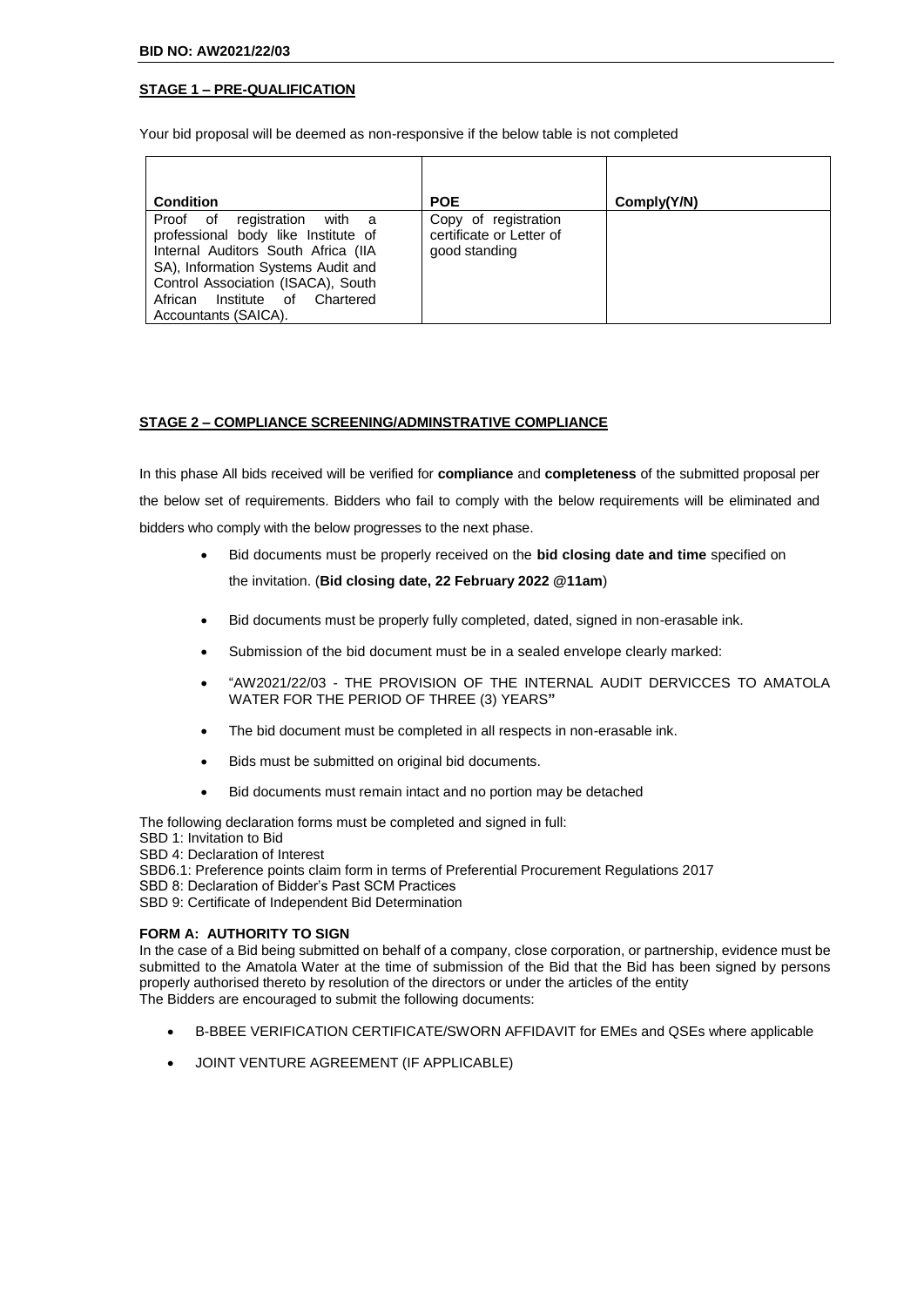## **STAGE 3 – FUNCTIONALITY/TECHNICAL EVALUATION**

## **Functionality Evaluation Criteria**

| No.            | <b>EvaluationCriteria</b>            | <b>Details</b>                                                                                             | Point<br><b>Allocation</b> | <b>Documentary Proof tobe</b><br>attached during bid                   |
|----------------|--------------------------------------|------------------------------------------------------------------------------------------------------------|----------------------------|------------------------------------------------------------------------|
| 1              | Company<br><b>Experience:</b>        | <b>Company experience in Public Sector, specifically</b><br>National Government, Provincial Government and |                            | submission<br>Company profile reflecting<br>1.<br>relevant experience. |
|                | <b>Previous similar</b>              | <b>State Owned Entities i.e. PFMA:</b>                                                                     |                            | Maximum of three<br>2.                                                 |
|                | contracts                            | 5 years' experience in the Public                                                                          | 20                         | Reference Letters from the                                             |
|                |                                      | Sector stated above                                                                                        |                            | contactable Public Sector                                              |
|                |                                      | 3 - 4 years of experience in the Public                                                                    | 15                         | Institutions where Internal                                            |
|                |                                      | Sector stated above                                                                                        |                            | <b>Audit Services were</b>                                             |
|                |                                      | $1 - 2$ years of experience in the Public                                                                  | 10                         | rendered.                                                              |
|                |                                      | Sector stated above                                                                                        |                            |                                                                        |
|                |                                      | Less than 1 year in the Public Sector                                                                      | 5                          |                                                                        |
|                |                                      | stated above                                                                                               |                            |                                                                        |
| $\overline{2}$ | <b>Team Leader</b>                   | <b>Project Director/Team Leader:</b>                                                                       |                            | Detailed CV and certified<br>1.                                        |
|                | <b>Technical</b>                     | 1. Qualified South African                                                                                 | - 5<br>1.                  | copy of qualifications.                                                |
|                | <b>Expertise</b>                     | <b>Chartered Accountant CA</b>                                                                             |                            | Certified copies must be                                               |
|                |                                      | (SA)/Certified Internal Auditor                                                                            |                            | within 3 three months.                                                 |
|                |                                      | (CIA).                                                                                                     |                            | Proof of registration to<br>2.                                         |
|                |                                      | Minimum of 10 years.<br>2.                                                                                 |                            | relevant professional body                                             |
|                |                                      | experience -                                                                                               | - 5<br>2.                  | e.g. SAICA/IIA SA.                                                     |
|                |                                      | Public Sector Audit experience.<br>3.                                                                      |                            |                                                                        |
|                |                                      |                                                                                                            | - 5<br>3.                  |                                                                        |
|                |                                      | <b>Project Director/Team Leader:</b>                                                                       |                            |                                                                        |
|                |                                      | Not a Qualified South African<br>1.                                                                        |                            |                                                                        |
|                |                                      | <b>Chartered Accountant CA</b>                                                                             | 1.<br>2.5                  |                                                                        |
|                |                                      | (SA)/Certified Internal Auditor                                                                            |                            |                                                                        |
|                |                                      | (CIA).                                                                                                     |                            |                                                                        |
|                |                                      | Less than 10 years.<br>2.                                                                                  |                            |                                                                        |
|                |                                      | Experience.                                                                                                |                            |                                                                        |
|                |                                      | No Public Sector Audit                                                                                     | 2.<br>2.5                  |                                                                        |
|                |                                      | experience.                                                                                                |                            |                                                                        |
|                |                                      |                                                                                                            |                            |                                                                        |
|                |                                      |                                                                                                            | 3.<br>2.5                  |                                                                        |
| 3              | <b>Audit Team</b>                    | Audit team $-$                                                                                             |                            | Detailed CV and certified<br>1.                                        |
|                | <b>Technical</b><br><b>Expertise</b> | Senior Manager to have a minimum<br>1.                                                                     | 1.4                        | copy of qualifications not                                             |
|                |                                      | Bachelor's Degree/B-Tech and                                                                               |                            | older than 3 months of                                                 |
|                |                                      | qualified CA (SA)/ CIA.                                                                                    |                            | audit team members                                                     |
|                |                                      | Manager to have a minimum<br>2.                                                                            |                            | indicating involvement in                                              |
|                |                                      | Bachelor's Degree/B-Tech,                                                                                  | 2.<br>3                    | Internal Audit assignments.                                            |
|                |                                      | completed articles and registered                                                                          |                            | Proof of registration to<br>2.                                         |
|                |                                      | with SAICA/IIA SA and studying                                                                             |                            | relevant professional body                                             |
|                |                                      | towards CA (SA) or CIA exams.                                                                              |                            | e.g. SAICA/IIA SA.                                                     |
|                |                                      | Senior Internal Auditors to have<br>3.                                                                     |                            |                                                                        |
|                |                                      | minimum Bachelor's Degree/B-                                                                               |                            |                                                                        |
|                |                                      |                                                                                                            |                            |                                                                        |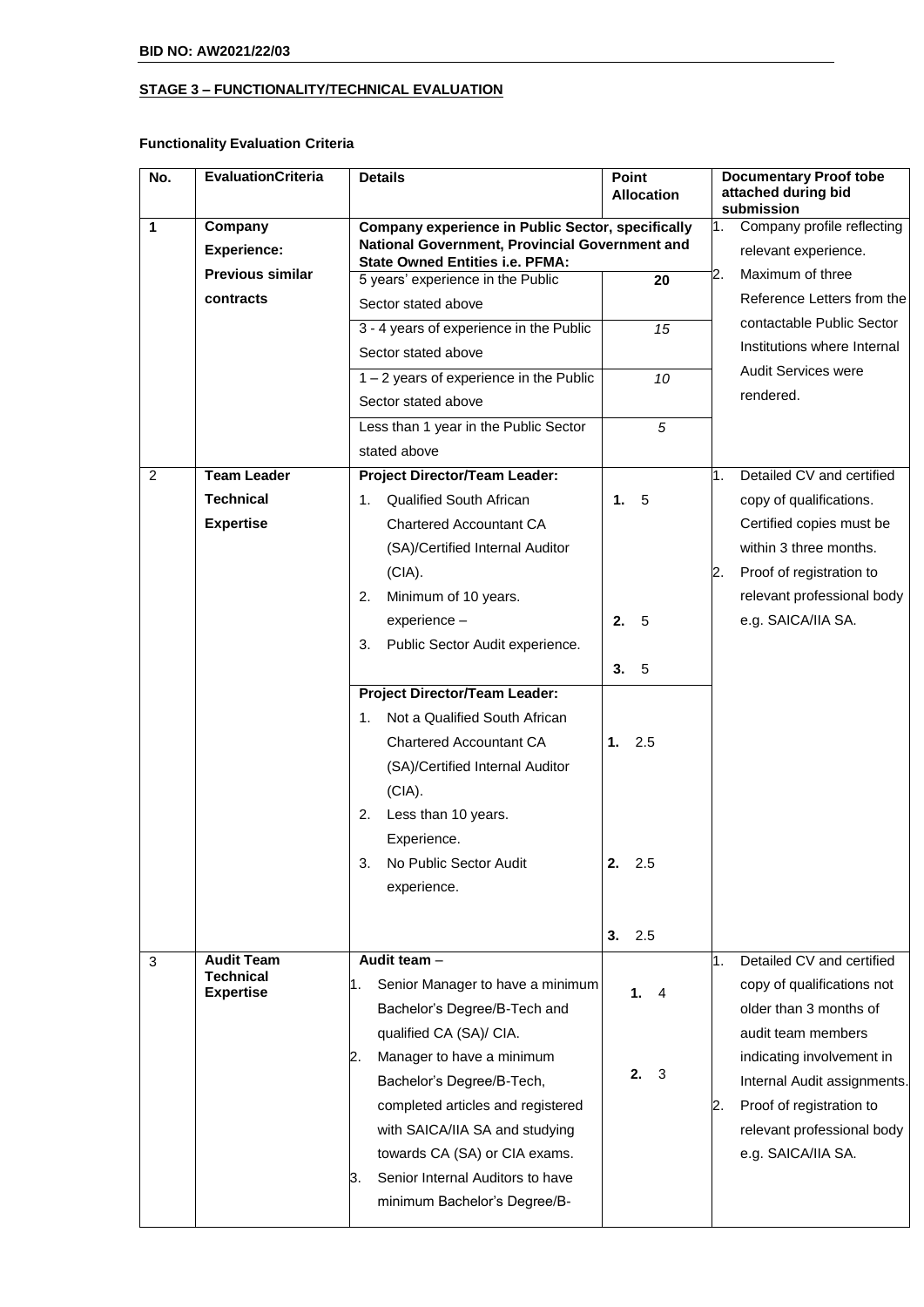|            |                                                         | Tech, completed articles and                              | 3.<br>2         |                                       |
|------------|---------------------------------------------------------|-----------------------------------------------------------|-----------------|---------------------------------------|
|            |                                                         | registered with either SAICA/ IIA                         |                 |                                       |
|            |                                                         | $(SA)$ .                                                  |                 |                                       |
|            |                                                         | Internal Auditors to have minimum<br>4.                   |                 |                                       |
|            |                                                         | Bachelor's Degrees/B-Tech, and                            |                 |                                       |
|            |                                                         | registered with either SAICA/IIA                          | 4.<br>2         |                                       |
|            |                                                         | $(SA)$ .                                                  |                 |                                       |
| 4          | <b>Specialists</b>                                      | Specialists-                                              |                 | Detailed CV and certified<br>1.       |
|            |                                                         | Qualified IT Audit specialists must<br>1.                 | 1.<br>5         | copy of qualifications not            |
|            |                                                         | be Certified Information Systems                          |                 | older than 3 months of                |
|            |                                                         | Auditor (CISA) and registered with                        |                 | audit team members.                   |
|            |                                                         | Information Systems Audit and                             |                 | Proof of registration to<br>2.        |
|            |                                                         | Control Association (ISACA).                              |                 | relevant professional body            |
|            |                                                         | Forensic specialists must be a<br>2.                      | 2.<br>5         | e.g. ISACA, ACFE, The                 |
|            |                                                         | Certified Fraud Examiner (CFE) and                        |                 | South African Institute of            |
|            |                                                         | be registered with Association of                         |                 | Civil Engineering, The                |
|            |                                                         | Certified Fraud Examiners (ACFE).                         |                 | <b>Engineering Council of</b>         |
|            |                                                         | Registered Engineer with<br>З.                            |                 | South Africa (ECSA) etc.              |
|            |                                                         | engineering and project                                   | 3.<br>5         |                                       |
|            |                                                         | management experience and                                 |                 |                                       |
|            |                                                         | registered with relevant professional                     |                 |                                       |
|            |                                                         | body.                                                     |                 |                                       |
|            |                                                         |                                                           |                 |                                       |
| 5.         | Methodology                                             | Step by step Plan with clear                              |                 | Methodology outlining all the         |
|            |                                                         | deliverables, in line with the                            | 4               | relevant phases/stages of the         |
|            |                                                         | timelines.                                                |                 | audit.                                |
|            |                                                         |                                                           |                 |                                       |
|            |                                                         | Step by step Plan with clear                              | $\overline{c}$  |                                       |
|            |                                                         | deliverables, but not in line with                        |                 |                                       |
|            |                                                         | timelines                                                 |                 |                                       |
|            |                                                         |                                                           | 1               |                                       |
|            |                                                         | No clear Plan                                             |                 |                                       |
| 6          | <b>Skills Transfer Plan</b>                             | <b>Detailed Skills Transfer Plan</b>                      | $5\phantom{.0}$ | <b>Detailed Skills Transfer</b><br>1. |
|            |                                                         | indicating how a prospective                              |                 | Plan.                                 |
|            |                                                         | service provider intends                                  |                 | Proof of previous<br>2.               |
|            |                                                         | transferring skills to the in-house                       |                 | implementation of Skills              |
|            |                                                         | Internal Audit team.                                      |                 | Transfer Plan.                        |
|            | <b>Maximum Total Score for functionality assessment</b> |                                                           | 100             |                                       |
|            |                                                         | Minimum number of total points required for functionality | 70              |                                       |
| evaluation |                                                         |                                                           |                 |                                       |

### **STAGE 4 – PRICE AND PREFERANCE 80/20**

Bidders are required to complete the preference claim form (SBD 6.1) and must submit their valid BBBEE status level verification certificate or certified copy of sworn affidavit at the closing date and time of the bid in order to claim the BBBEE status level points.

Only bidders who have completed and signed the declaration part of the preference claim form and who have submitted a BBBEE status level certificate from an accredited verification agency or affidavit will be considered for preference points, failure on the part of the bidder to comply with the above will be deemed that preference points for BBBEE status level are not claimed and therefore be allocated zero (0)